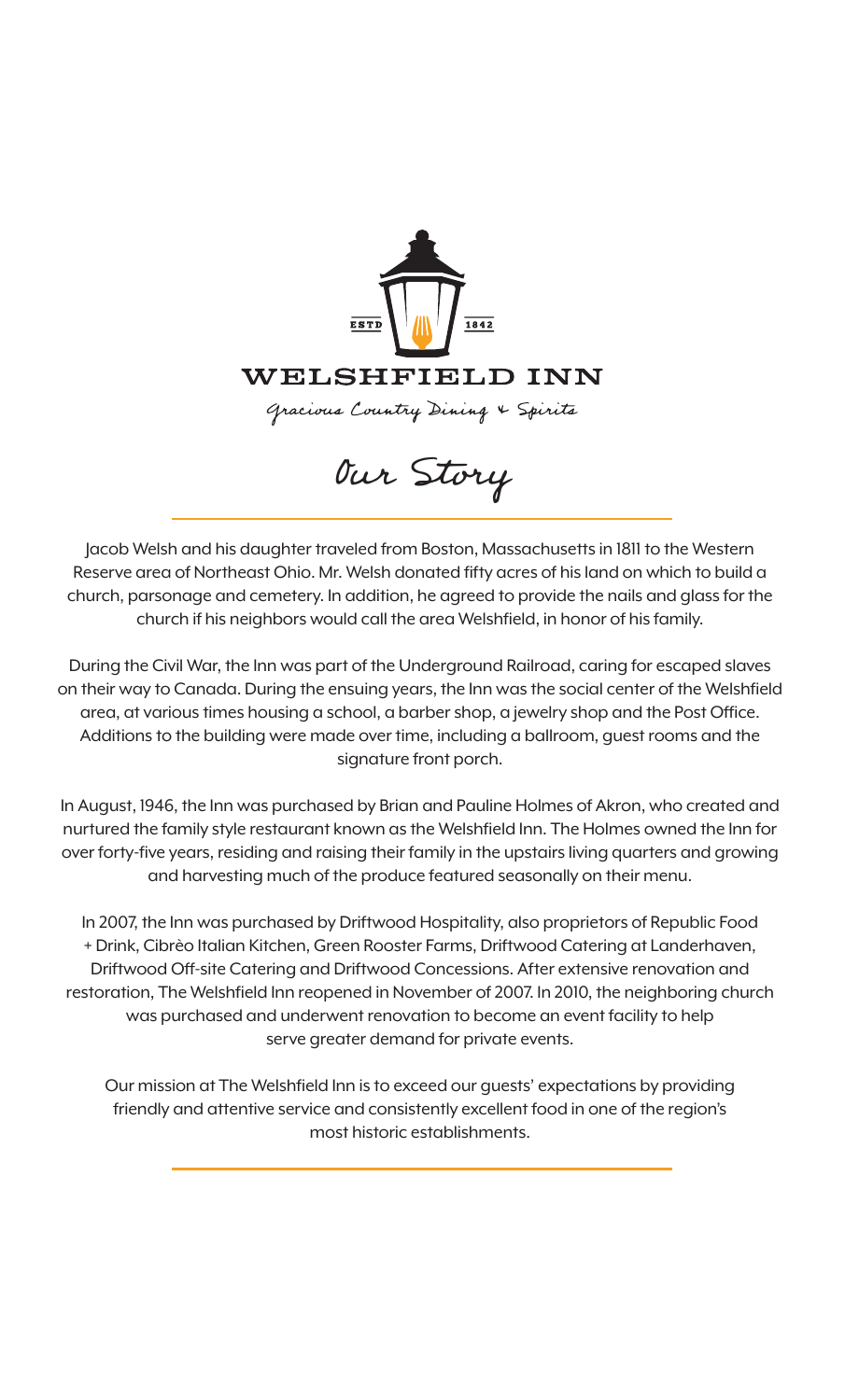signature cocktails

**WELSHFIELD CLASSIC MARTINI**  Tito's Vodka, Olive Juice, Stuffed Blue

Cheese Olives 11.50

**BOURBON PUNCH** Bourbon, Cointreau, Cranberry + Orange Juices, Ginger Ale 12

**WELSHFIELD MANHATTAN** Woodford Reserve Bourbon, Sweet Vermouth, Bitters, Luxardo Cherries 12.50

**POMEGRANATE MARTINI**

Pomegranate Liqueur, Tito's Vodka, Cranberry + Orange Juices 11.50

**RUBY TINI**  Malibu Rum, Peach Schnapps, Vodka, Cranberry + Pineapple Juices 11.50

**REESE'S CUP MARTINI**  Skrewball Peanut Butter Whiskey, Godiva Chocolate Liqueur, Cream 11.50

domestic and craft beers

**BUD LIGHT** 5 **MILLER LITE** 5 **MICHELOB ULTRA** 5 **YUENGLING LAGER** 5 **LABATT BLUE** 6

**GREAT LAKES** 6 **(ask your server for selection) BLUE MOON** 6 **CORONA** 6 **STELLA ARTOIS** 6 **NON-ALCOHOLIC SELECTION** 6

**DRAFT** 7 **(ask your server for selection)**

wines by the glass or bottle

## **WHITE WINE**

Chardonnay, Welshfield Selection 9/32 Chardonnay, William Hill, California 11/40 Sauvignon Blanc, Prophecy, New Zealand 10/36 Pinot Grigio, Stella, Italy 10/36 Riesling, Heintz Eifel Shine, Germany 9/32 Moscato d'Asti, Mia Dolce, Italy 11/40 White Zinfandel, Vista Point, California 9/32 Prosecco, La Marca, Italy 12/40

**RED WINE**

Merlot, Welshfield Selection 9/32 Cabernet Sauvignon, Hayes Ranch, California 10/36 Cabernet Sauvignon, The Federalist, Lodi 11/40 Cabernet Sauvignon, Quilt, Napa 18/70 Malbec, Tilia, Argentina 10/36 Red Blend, Cline Cashmere, California 11/40 Zinfandel, Seven Deadly Zins, Lodi 11/40 Pinot Noir, 10 Span, California 10/36 Pinot Noir, A to Z, Oregon 11/40

bottled white

Riesling, Hogue Late Harvest, Columbia Valley 32 Sauvignon Blanc, Whitehaven, New Zealand 46 Pinot Gris, J Vineyards, California 47 Chardonnay, Butter, California 50 Chardonnay, Joel Gott Unoaked, Russian River 45 Chardonnay, Cakebread, Napa 71 Champagne, Veuve Clicquot, France 375 ml 47 Prosecco Rosé, Jeio, Italy 40

bottled red

Pinot Noir, DeLoach, Russian River 58 Malbec, Catena, Argentina 46 Red Blend, The Prisoner, California 74 Red Blend, Duckhorn Decoy, Napa 50 Merlot, Duckhorn, Napa 79 Cabernet Sauvignon, Franciscan, Napa 58 Cabernet Sauvignon, Oberon, Napa 67

**WELSHFIELD OLD FASHIONED** Old Forester Bourbon, Simple Syrup, Bitters, Orange, Luxardo Cherries 12.50

**SPARKLING PEAR MARTINI** 

Absolut Pears Vodka, St. Elder, Champagne 11.50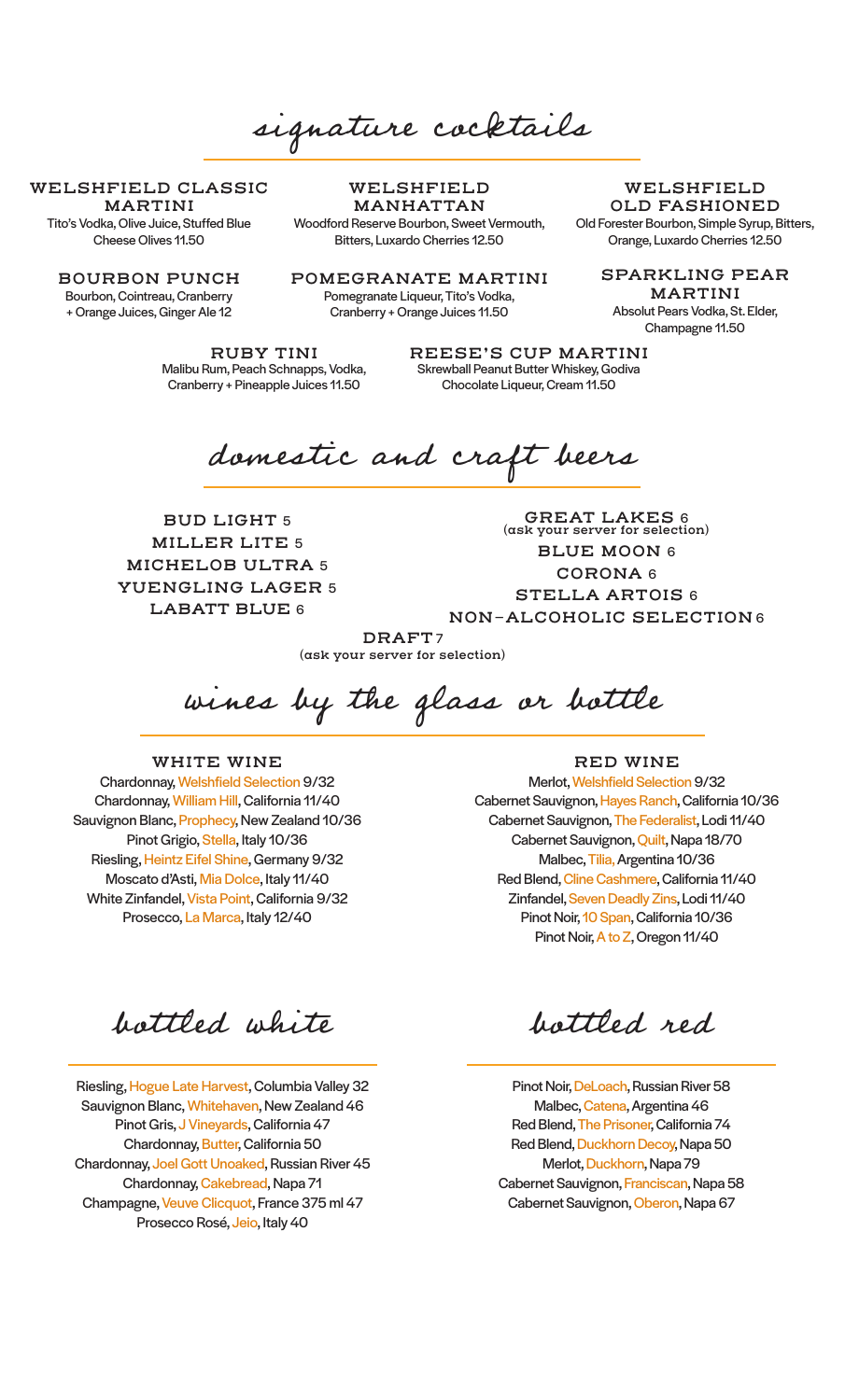appetizers

**CRISPY CALAMARI** batter-fried, teardrop pepper, lemon zest aioli drizzle 14.99

**BUFFALO CAULIFLOWER BITES** panko-crusted, blue cheese, celery 11.99

**MARSALA MUSHROOM CAPS** sweet italian sausage, panko 11.99

**PIEROGIES** potato-filled, fried onion, shaved brussels sprout, wild mushroom, horseradish cream 11.99

**CRISPY BRUSSELS SPROUTS** [gf]

balsamic red onion, spanish peanut, teardrop pepper, bourbon-maple glaze 10.99

**CHICKEN LETTUCE WRAPS**  peanuts, ginger, garlic, rice vinegar, sweet soy 11.99

**BRUSCHETTA** tomato, cucumber, onion, basil, garlic, aged asiago, basil vinaigrette, balsamic syrup, toasted baguette 10.99

homemade soups

**SOUP OF THE DAY** cup 4.99 | bowl 5.99

**CLASSIC FRENCH ONION** crock 6.99

salads

add grilled chicken 4.99 | grilled salmon\* 5.99 to salads

**BACON & BLUE SALAD** [gf] locally grown great lakes growers lettuce, crispy bacon, grated cauliflower, toasted almond, crumbled blue cheese, red onion, dried cherry, white french dressing

side 7.99 | entrée 13.99

**THE MACKENZIE SALAD** [gf] locally grown great lakes growers lettuce, mackenzie creamery goat cheese, red onion, berry, candied walnut, blush dressing side 7.99 | entrée 12.99

**WELSHFIELD CHOPPED SALAD** [gf]

romaine, blue cheese, bell pepper, cucumber, tomato, egg, bacon, red onion, oregano vinaigrette side 7.99 | entrée 12.99

> **BLACKENED CHICKEN CAESAR**

romaine, aged asiago, crouton, lemon 15.99

**BUFFALO CHICKEN SALAD**  locally grown great lakes growers lettuce, crispy chicken, tomato, celery, cucumber, bell pepper, blue cheese, ranch dressing 15.99

sandwiches

**C.A.B.\* CHEESEBURGER\*** brioche bun, cheese, lettuce, tomato, pickle, french fries 14.99

**BEER-BATTERED WALLEYE** brioche bun, leaf lettuce, tomato, zesty tartar, french fries, pickle 15.49

**BURGER ADDITIONS**

bacon 1.29 | sautéed mushroom .79 | sautéed onion .79 | fried egg\* .99



[gf] = gluten-free | **\***Certified Angus Beef